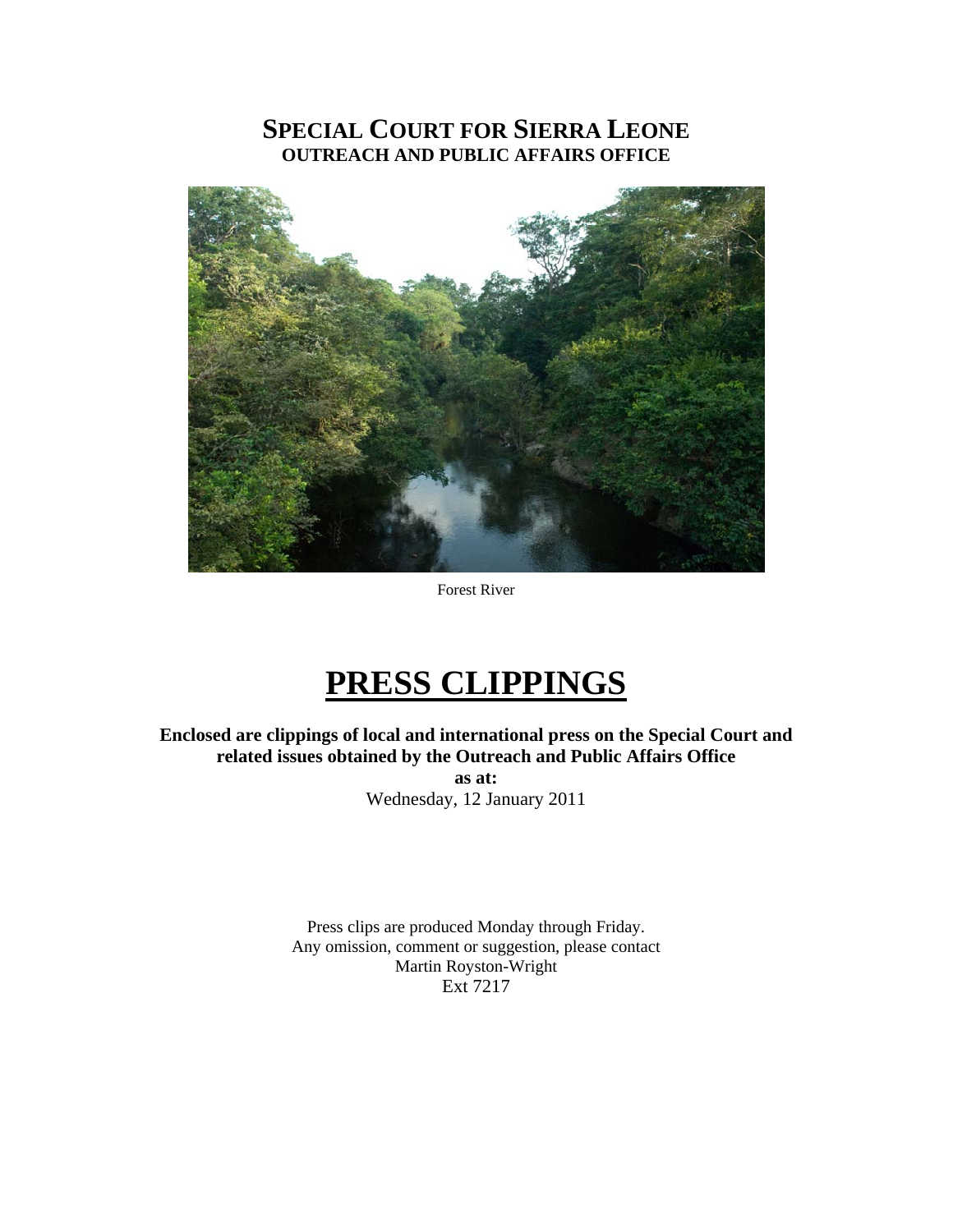| <b>Local News</b>                                                                 |               |
|-----------------------------------------------------------------------------------|---------------|
| President Koroma to Address UN Security Council / Standard Times                  | Page 3        |
| <b>International News</b>                                                         |               |
| Interview With Courtenay Griffiths QC / BBC Hard Talk                             | Pages $4-10$  |
| Côte d'Ivoire Standoff Continues / Center for Strategic and International Studies | Pages $11-13$ |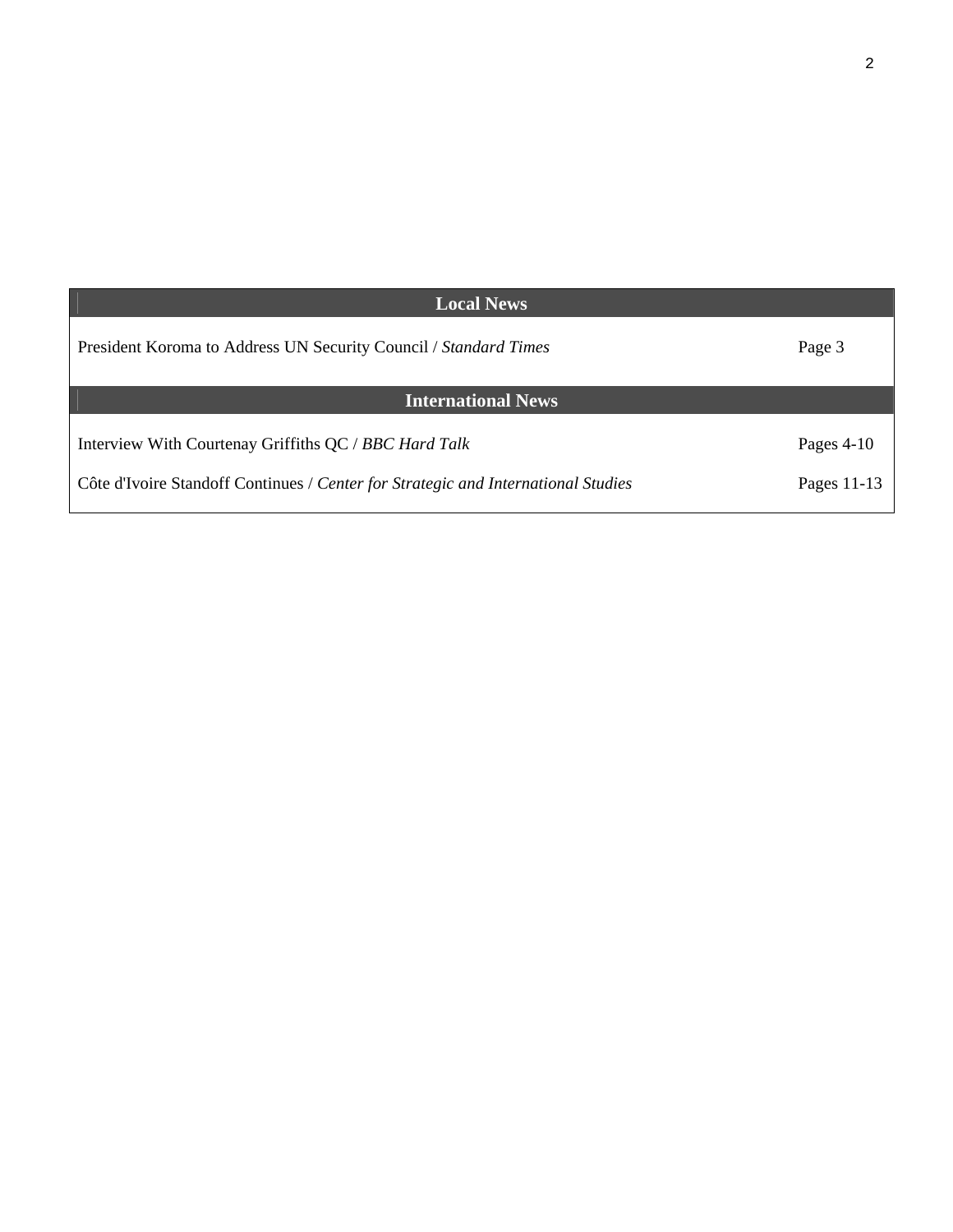# President Koroma to address UN Security Council

he Chairman of the Economic Community of West African States (ECOWAS), Nigeria's President Good luck Ebele Jonathan has nominated Sierra Leone's President Ernest Bai Koroma to be among the list of other Sub - regional stake holders to address the United Nations Security Council in New York and the United States of America in Washington D. C about situation in the West African State of Ivory Coast.

"I wish to nominate you as a member of the delegation to the United Nations and United States of America as soon as appointment is set up in New York and Washington D.C respectively".

The delegation which included the Malian President, Amadou Toumani Toure, Sierra Leone's President Ernest Bai Koroma. Nigeria's Foreign Minister Odein Ajumogobia, Nigeria's Ambassa-

dor to the United States of America. Prof. Ade Adefuye and ECOWAS Director of Political Affairs Dr. Jonas Hemou will update ECOWAS partners, particularly the permanent members of the United Nations Security Council, on the efforts made so far by ECOWAS and further actions to resolve the impasse.

"I consider this initiative very important in the partnership that we are enjoying with them since the **United Nations Security Council** will soon meet and ECOWAS will be required to provide the position and plans of ECOWAS on Ivory Coast". Said President Good luck Ebele Jonathan.

Following the adoption of the Communiqué at the two Extra Ordinary Summit of the ECOWAS Authority of Heads of States and Governments, the ECOWAS Chairman, Nigeria's President Good luck Ebele Jonathan dis-

patched a Mission to Cote d Ivoire to explore with the outgoing President Mr. Laurent Gbagbo and the President Elect Mr. Alassane Ouattara, the prospects of reaching a Pacific agreement on the manner in which power could be ceded to the duly elected President of Cote d Ivoire.

The Mission was joined in its second visit on 3rd January 2011 by Prime Minister Raila Odinga of Kenya representing the African Union.

"As you may have already been informed, the mission was not successful because both sides continued to stick to their points of view. "While waiting for an opportunity to resume further initiatives in this direction, I have thought it fit to update our partners, particularly the permanent members of the **United Nations Security Council** on the efforts made so far by ECOWAS and any further actions

in the matter". Said Dr. Goodluck Jonathan.

Two other delegations will visit France, the United Kingdom. China, India and Russia respectively.

According to ECOWAS Communications Department, the short notice entailed in the request is a direct consequence that resulted from the fast pace in which things are moving in cote d Ivoire: and there is very little time available to all of us in the discharge of our responsibilities towards the country.

The Minister/ Counselor of the Sierra Leone High Commission in the Federal Republic of Nigeria Mr. Duwai Lungay confirmed the report from ECOWAS and said "we received the official letter from the Chairman of the **ECOWAS Commission and it** has already been sent to the Foreign Office in Sierra Leone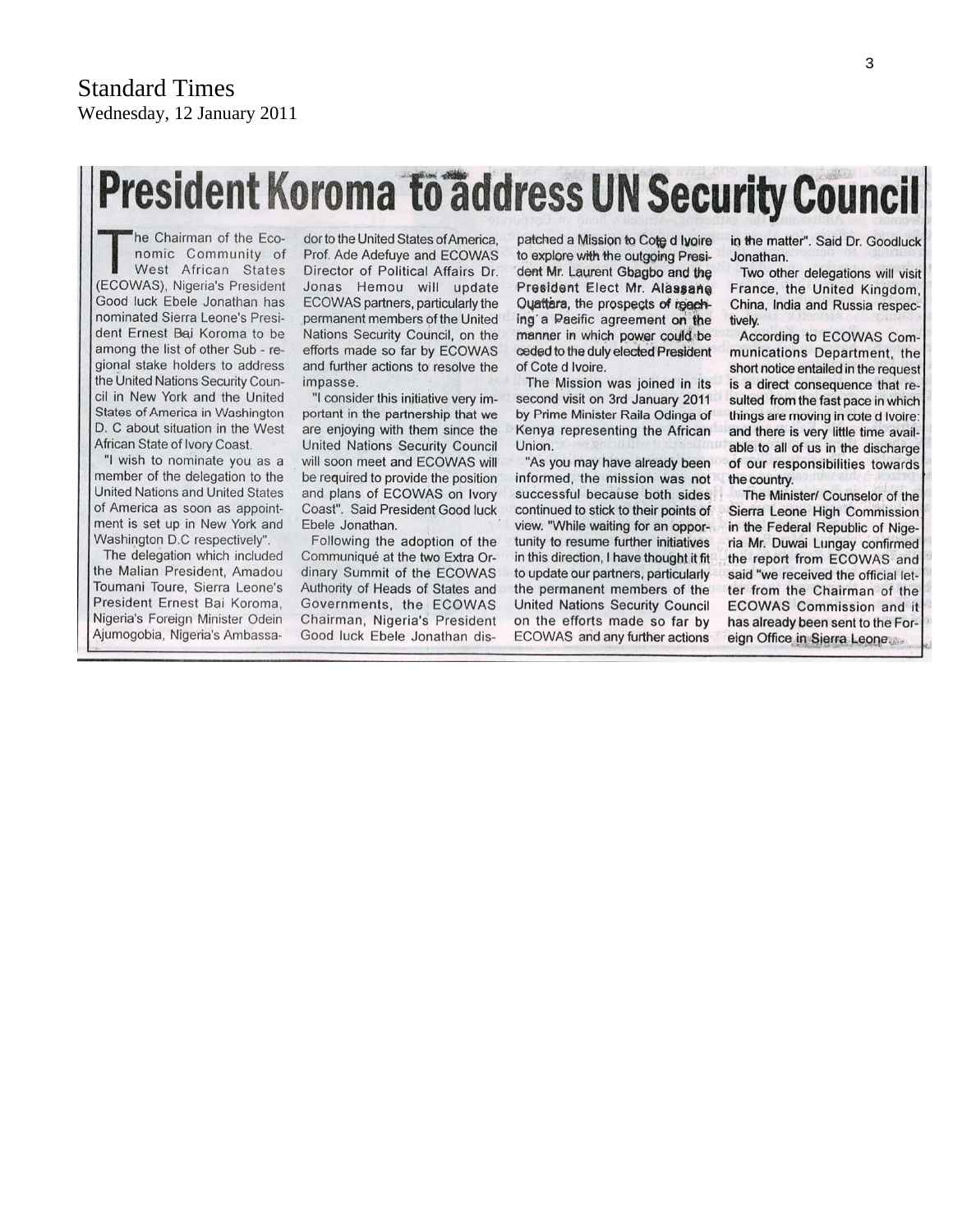## BBC Hard Talk

Wednesday, 17 November 2010

## **Interview with Courtenay Griffiths QC**

LEAD-IN: Justice is often depicted as blind, unswayed by bias and prejudice. But how often does reality match that ideal? My guest today is Courtenay Griffiths, an eminent British barrister who says that he relishes defending clients regarded by others as indefensible. Currently he's representing Liberia's former president, Charles Taylor, in his war crimes trial in The Hague. How does a leading defence lawyer navigate the complex waters of legal principle and personal morality?

Courtenay Griffiths, welcome to Hard Talk.

GRIFFITHS: And thank you for inviting me.

It's great to have you here. I'm gonna begin with something you said just a couple of months ago, I'll quote it verbatim: "I enjoy the challenge of defending those who seem to the rest of the world quite indefensible." Why?

GRIFFITHS: Because justice requires that every defendant, however horrific the crimes committed by that individual, should have a proper defence. And it gives credibility to the whole process of justice by ensuring that everyone has a proper defence. And the question of my personal morality or the morality of my client doesn't really come into it, because at the end of the day I'm there to present a case, and nothing else.

It seems to me quite straightforward, your case that everybody deserves a fair trial and that means they have to be properly defended, but my question is really more about why you. Is there something deeply contrarian about you?

GRIFFITHS: Well one of the reasons why I'm attracted to these kind of cases is precisely because oftentimes in these situations the media and public opinion have already decided on the guilt of that individual. And that challenge is something which has always attracted me. So to that extent, yes, I may be described as contrarian.

Hmm. "I definitely like to represent Robert Mugabe," you said if he were ever brought to trial. "He would be an interesting challenge. In the eyes of the world he's a complete power-crazed ogre and I'd like to present another side to him." But is there always another side?

GRIFFITHS: Yes there is. There is always two sides to an argument, which is why we have this wonderful system of adversarial justice in the UK.

(Interrupting) But hang on a minute. Doesn't saying that presuppose that you have some knowledge, particular knowledge, whether it be of Zimbabwe and of Mugabe or indeed as we're gonna be discussing at length, the Sierra Leone brutal war and the association of that war with Charles Taylor. Don't you need to have some special knowledge before you can tell me "of course, there are two sides to the story?"

GRIFFITHS: Well that special knowledge obviously comes from the instructions of your client. I don't have any insider knowledge about Robert Mugabe. But I'm sure if Robert Mugabe were put on trial, he would explain to me what his case was, and armed with that I'd go into battle for him.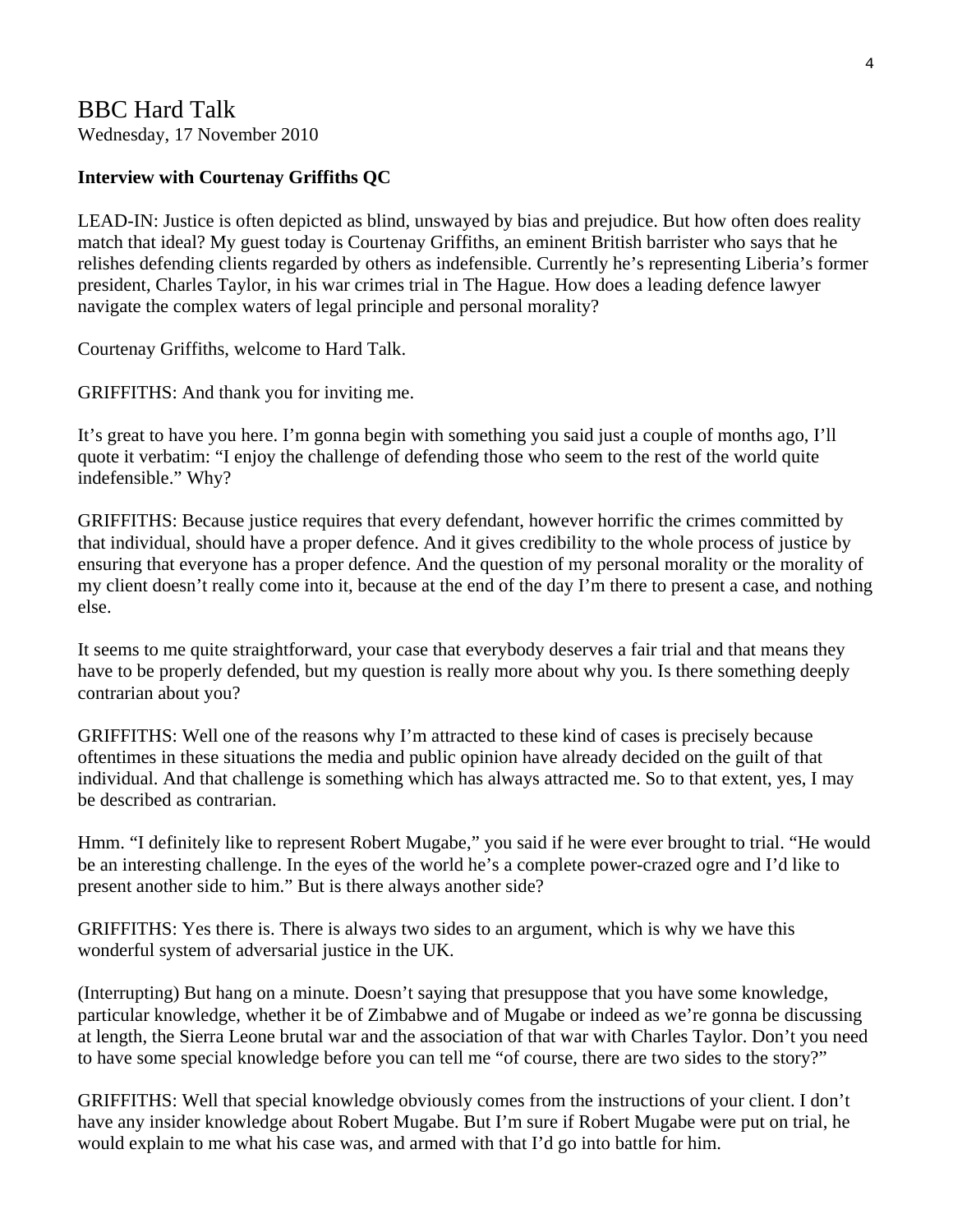And when we talk about Charles Taylor, when you were approached to lead his defence at this tribunal, did you pause for a second thinking "hang on a minute, I don't know the first thing about Taylor or indeed about the Sierra Leone war."

GRIFFITHS: No hesitation whatsoever. None whatsoever, because as far as I was concerned, here is someone who'd been demonized in the world's press for years, but I felt [fairly] certain that there must be a back story, an alternative interpretation of what was going on, and that indeed proved to be the case.

You say that the process has not been fair. I wonder what your evidence is for that.

GRIFFITHS: Well, there's a number of areas which cause me concern about the fairness of the proceedings. First of all the fact that it was transferred to The Hague, because if, as is suggested by those who set up this court, the whole idea was to leave behind a legacy of respect for the rule of law, one would have thought that that particular lesson would be best learned if the trial was held in West Africa where ordinary West Africans can follow the proceedings.

But with respect, you've already told me you do not have a great knowledge of Sierra Leone, and many people who do, who were concerned with the mechanisms behind this trial, felt very strongly that the only way to conduct this safely and securely was to take it away from Freetown, from Sierra Leone.

GRIFFITHS: Yeah, but it's not been my experience during the several visits I've made to West Africa. Nobody's ever suggested to me that there would be, you know, disorder in West Africa had the trial been conducted there. But in the event, even if it wasn't held in the court in Sierra Leone, are you honestly telling me that at the beginning of the  $21<sup>st</sup>$  century there is nowhere on the African continent that an African leader can be tried?

But in a sense, that's got very little to do with whether the trial is fair or not. I mean, you're saying it would perhaps be symbolically better if it were on the African continent.

GRIFFITHS: Yeah, but I…

(Interrupting) The point is, all of the relevant witnesses have been brought to The Hague and they have said their piece on both sides of the argument. I just still haven't heard from you any persuasive evidence that this isn't fair.

GRIFFITHS: Well, I was going on to make my second point, which is this: We have been particularly concerned by the practice of the prosecution paying their witnesses and offering their witnesses other inducements. We know for a fact that some witnesses have been flown out of Liberia to obtain thousands of dollars worth of medical treatment elsewhere. We know that many witnesses have been paid out of a fund given to the prosecution. Nobody knows where this money comes from. There's no transparency as to how it's being spent.

But hang on. The court accepts that witnesses can be paid, not least because many of them are coming from very difficult circumstances in Sierra Leone and have to be supported while they are in The Hague waiting for due process to take place...

GRIFFITHS: No they're not.

…and appear in the court.

GRIFFITHS: No, we're talking about necessary expenditure in terms of travel and the like. We're talking about a fence being built around someone's orchard. We're talking about a request by an individual to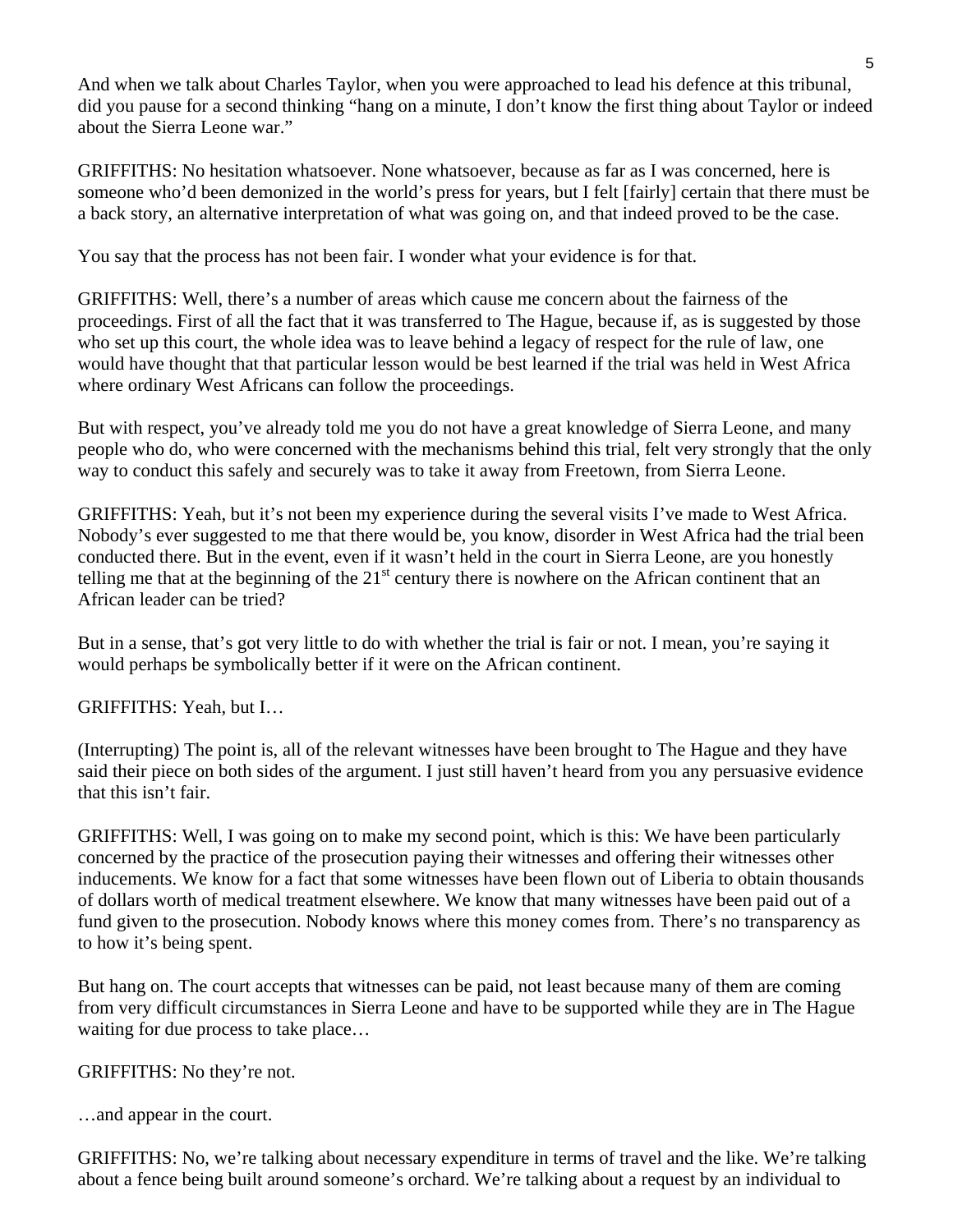have his Volvo motorcar fixed. And bearing in mind of course, that even 25 US dollars in a place like Sierra Leone is a hell of a lot of money.

Yes, well you've been paying your witnesses too on the defence side, haven't you. [Conflicting voices] [It transpired] in court last week, the prosecution claimed you paid \$11,000 to a witness who appeared on your side.

GRIFFITHS: We never paid any money to any witness, because we don't have the funds…

(Interrupting) [One of] your witnesses has been in The Hague for months waiting to testify in a luxury hotel and living on a subsistence allowance.

GRIFFITHS: Not true at all, because that money didn't come from defence funds. That money came from the Witness and Victim Service (sic.) set up by the court.

(Conflicting voices) …a defence witness who has been receiving money for month upon month, and you're saying it's not fair on the prosecution does it, but when it happens to defence witnesses it's just fine.

GRIFFITHS: Because you're not comparing like with like. Because prosecution witnesses were paid out of this same fund. But over and above that, the prosecution had this additional budget which the defence never had to pay their witnesses.

Yeah, I've seen you make a lot of noise about that, and I've seen you say "I have documentary evidence of this." Why do you not put it before the court?

GRIFFITHS: We did a few weeks ago, and asked the court to hold the prosecution in contempt for debasing the whole system of justice (conflicting voices) testimony.

Your evidence has not persuaded them.

GRIFFITHS: Well, that's a matter for the court at the end of the day. (Conflicting voices) We would not have raised this argument unless we felt there was merit in it. And there was merit in the argument. It seems to be common practice now in these international tribunals effectively to buy testimony, and I find it totally disturbing.

Well it's a very powerful allegation to make. I would just say to you that the court thus far refuses to accept it, and I would add further that it isn't only on this basis of payments made that you seem to have a problem. Here's another quote from you: "I find it very curious," you say, "that we have a situation where the United States of America doesn't want to subject itself to international law, and yet the three most important lawyers in the team prosecuting Mr. Taylor are from where? America." Are you suggesting that somehow illegitimate?

GRIFFITHS: No I'm not. But the point I'm making is the hypocrisy and contradiction at the heart of America's attitude towards international law.

(Conflicting voices) But with respect it's a political point, and from the very beginning you're asking about the fairness of the trial. You're now introducing a political point. You're not telling me that these three particular individuals are incapable of behaving properly in a court, are you?

GRIFFITHS: I'm not suggesting that. What I'm asking is, why is it that we could not have more Sierra Leonean lawyers, for example, presenting the case on behalf of Sierra Leonean victims after all against their alleged chief tormenter? Why not?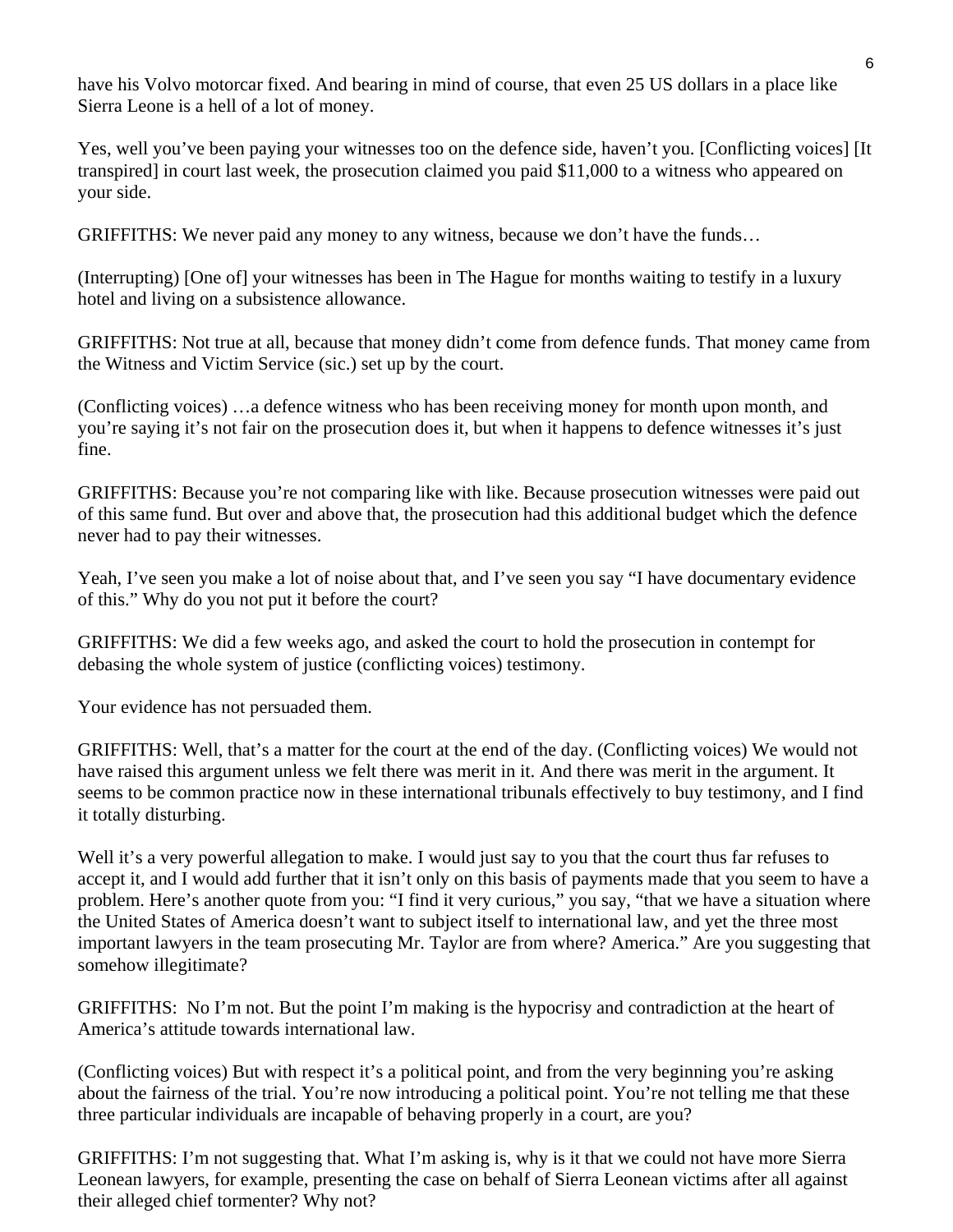I would ask you why can't the chief lead counsel for the defence be Sierra Leonean? You happen to be British.

GRIFFITHS: Well, I was selected to do the job by Mr. Taylor.

I'm sure the prosecution would say the same. They looked around the world. They assessed the quality of Sierra Leone's lawyers, and goodness knows the country has a lot of problems and perhaps its legal system isn't as sophisticated and well-versed in international law as it might be, and they made a choice, just as Mr. Taylor made a choice to go for you, and you're certainly not from Sierra Leone.

GRIFFITHS: Yes, but you see, you appear to be suggesting that somehow I am targeting these particular Americans. I'm not. The point that I was making in the context in which I made it was that America has this hypocritical stance towards international criminal justice, and yet in many of these courts you find many American lawyers.

Now understood. I understand your point. I suppose what I'm getting at is it seems to be you are introducing a political point here, and it goes further, and it's of interest I'm sure to people watching us around the world, that you seem to believe there's a problem with these international tribunals based on trying to find accountability and justice for war crimes and crimes against humanity, because you seem to suggest that they are focused pretty much, solely at the moment, on Africa, and that somehow, something may even be racist about that.

GRIFFITHS: Well it is a concern that I have, because apart from, you know, the special tribunal for Yugoslavia, every other tribunal has been set up to try, you know, war crimes and crimes against humanity…

(Conflicting voices) Yeah but that "apart from" is quite a big clause. You put in a big clause there, "apart from Yugoslavia." I mean perhaps the biggest single legal action taken to pursue this sort of justice was that tribunal looking at the crimes committed in the former Yugoslavia.

GRIFFITHS: Yes, but you can't ignore the fact that when we now look at the permanent international court, the ICC, all defendants currently on trial or awaiting trial from guess where – Africa.

Yeah but…

GRIFFITHS: The vast majority of the investigations being conducted are guess where – Africa. Is it any surprise then that the African Union has decided not to cooperate with the ICC over the arrest warrant for al-Bashir? There's good reason for that.

Do you think that was the right decision?

GRIFFITHS: Well I think it was the right decision, because I actually think the African Union should be thinking about increasing their own capacity to deal with these cases on the African continent.

Let me quote you the words of Desmond Tutu precisely on that issue of African opposition to the Bashir indictment. He said, with some sense of anger in his voice, "are they on the side of the victim, or the oppressor?" Couldn't that question be asked of you?

GRIFFITHS: I'm on the side of justice. I'm not here to represent victims or to represent the prosecution. I'm here to represent the defence and provide the best defence possible for Charles Taylor so that justice is done. And I think, with respect to Desmond Tutu, you know, justice isn't about looking at everything from a victim-centered point of view at all times.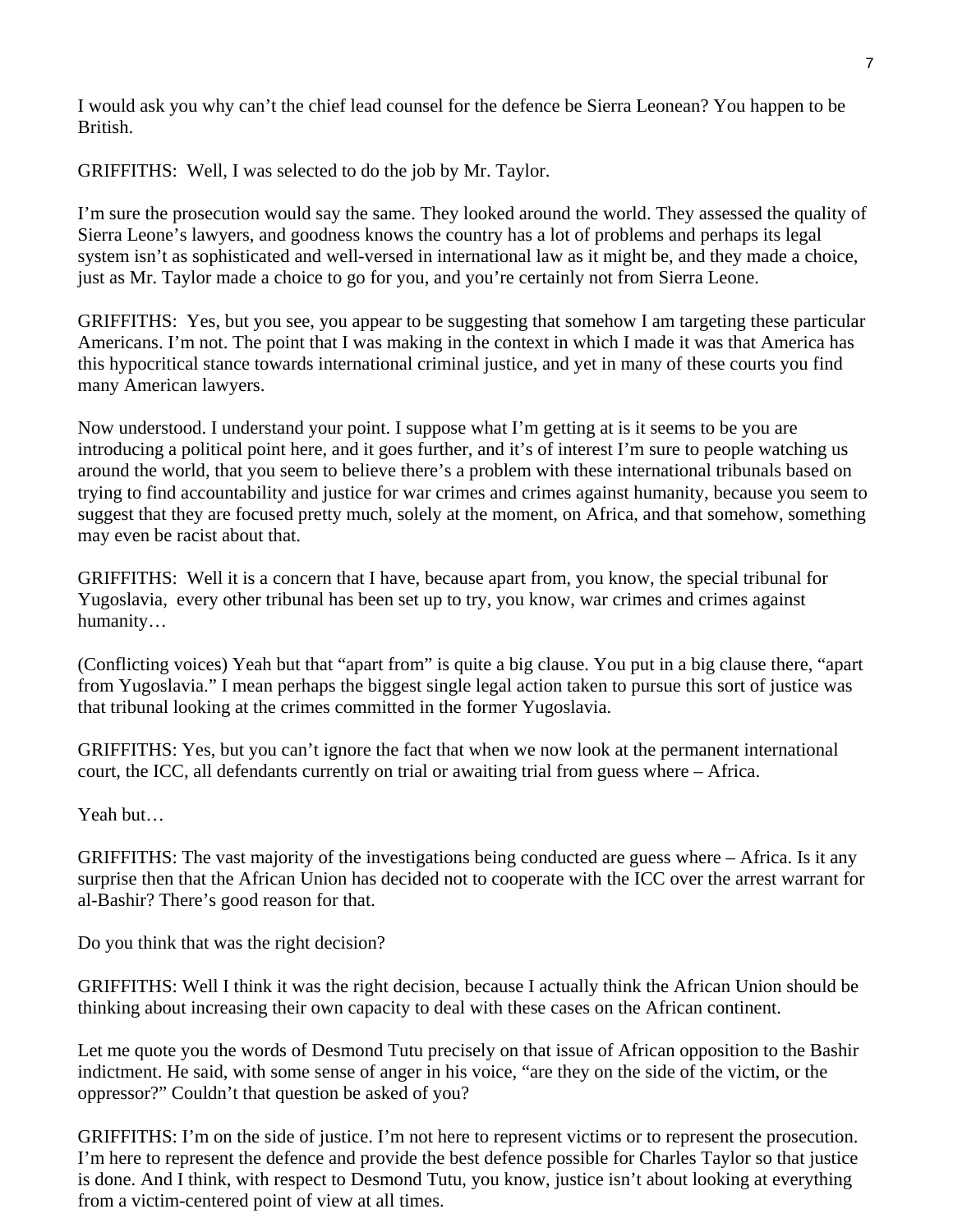Understood. But when we look at, and you've pointed out to me that there does seem to be a proliferation of cases at the moment that concern Africa nations, but when we look at reality of what has happened in nations like Sierra Leone – one can also think of the Democratic Republic of Congo, one can also look at Darfur in Sudan, and one can go back and look at Rwanda in the 90s as well – isn't it right that the international community should be involved in trying to seek some sort of accounting and justice for the hundreds of thousands if not millions of people involved and suffering as a result of those conflicts?

GRIFFITHS: So why didn't you add to that list Iraq, an illegal war which resulted in great suffering for the Iraqi people? But you know as well as I do: the prospect of a Bush or a Blair being put on trial for their crimes is never gonna happen. And that's why I say, you see, that international criminal justice in contemporary times is mediated by power. Certain powerful countries will never be brought before an international tribunal. Now it's not that I'm against the idea of international justice, and I accept that Africa has seen its, you know, it has a history of atrocities going back as far as Bokassa, Verwoerd, Vorster. Yes there is, and there is a need for justice in Africa, but I would like to see a level playing field, that an American president or a Liberian president can equally be put on trial.

Let's just pursue what you've just said about Bush and Blair, because I do find it interesting and I want to turn this a little bit personal. You know you've always said – you said it on this programme pretty much – that you will not make moral judgments. That's not your job as a defence lawyer. And yet when it comes to Bush and Blair, I just get the sense you do make moral judgments. Of course neither of them is a client. But are you suggesting to me that if  $-IF$ , and we're just supposing now – that there were ever an international move to bring either of them before a war crimes tribunal, and if one of them wanted you with your great expertise to be on the defence team, you would rule it out on moral grounds.

GRIFFITHS: I wouldn't rule it out, because as you know we operate what is called the Cab Rank Principle of Bar here in the United Kingdom. So if our former prime minister wanted my services, of course I'd have no option but to represent him.

Well, you know, "I am a defence lawyer," you said recently, "but if Tony Blair came to The Hague I would definitely switch sides and do some prosecuting." Sometimes you don't leave your morality at the courtroom door.

GRIFFITHS: Well, it's not about morality at all, because…

…but why did you say that…

GRIFFITHS: I said that for the simple reason that I would like to see someone like Tony Blair properly prosecuted before an international tribunal for what I perceived to be crimes committed by him in alliance with the United States in Iraq.

Yes, you've made your mind up on that. At the very beginning you told me that there are two sides to every story and you wouldn't assume to know the truth, but on this one, as opposed to Mugabe, you would assume to know the truth.

GRIFFITHS: Well I assume from what I've – we've been told about the lies admitted by (conflicting voices)…

You told me very clearly in the Mugabe case that you should not be guided by the mass media and by general perception. You should not fall into that trap.

GRIFFITHS: But I'm not talking about mass media here. I am talking about proven facts as to the legality of that war in Iraq. There's no issue about that now – or is there? Have I missed something?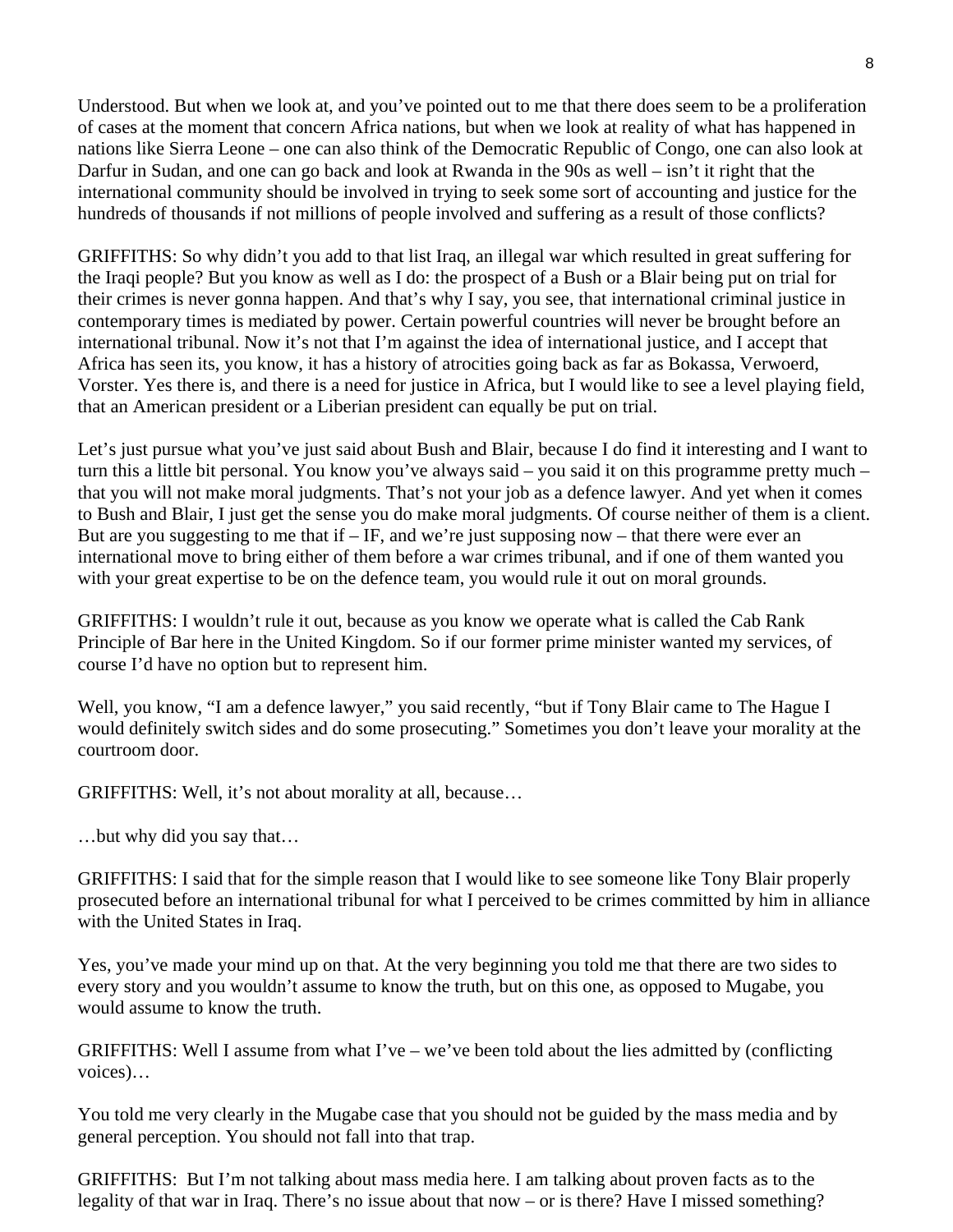If I may, I now want to take you back a little bit. You know, you are now operating both nationally and internationally at the very highest level of the law, but I think it is very interesting to ask you how you got here, because it was by no means easy for a young boy whose family moved from Jamaica to the United Kingdom when you were, I think, even before school, and when being black in Britain was a difficult proposition in many ways. There still was a great deal of racism.

GRIFFITHS: Yes there was, and I arrived there in the United Kingdom when I was five years old. I started infant school here. But I had received some education back in Jamaica where I'm from. And I'm from a very large family, I'm from a family of eight boys and one girl; I'm the second youngest. And my father was a carpenter who moved to Coventry in the Midlands because it had been devastated during the war. So there were many opportunities in the construction industry in Coventry. And I was lucky enough to pass [the] eleven-plus to attend the local grammar school. And in the first couple of years or so there were difficulties, but I came to love the school. And in fact I was invited back there the last year or the year before to speak at their annual prize-giving, which was a moment of great pride for me, because I love public schooling in Coventry. But yes, there was racism. And I think during the 60s and 70s there were serious problems, particularly in the part of the world where I grew up. Remember, there was a Tory MP who in fact bears my surname, Griffiths: "If you want a nigger for a neighbour, vote Labour." That was in the background of my upbringing along with skinheads, racist attacks and the rest of it.

Was anger there for part of your make-up as a young man?

GRIFFITHS: Yes, to an extent there was anger. There was anger that we'd in effect been brought to the United Kingdom to fill a labour shortage and a skills shortage. And yet this was the reception that we were getting. So there was that anger.

Yes, but what interests me is that you chose to enter a profession – and goodness me it must have taken a lot of hard work and academic expertise – but you chose to enter a profession that is a well-trodden path for the largely-white British middle and upper-middle class establishment. And I wonder why you did that, 'cause some in your position with your gifts would have been inclined to be more challenging, maybe to want to tear things down rather than to become an insider within the system.

GRIFFITHS: Well it was precisely because the role while I was growing up, particularly through the actions of the police on the street, tended to target people of my colour. And it was my intention to use the courtroom as a battle-ground for those kind of issues. That's why I decided to go into the profession. Because I felt that black people needed to have representation in the courtroom which understood them, their problems, their history within British society.

This gets back to the heart of our debate. Can you afford to be political when you're got your wig and your gown on and you're in the courtroom?

GRIFFITHS: Yes you can, because at the end of the day much of what goes on in the courtroom is guided by politics outside the courtroom. Mr. Taylor finds himself in The Hague because of politics, and representing the downtrodden and the less advantaged in the courtroom does cause you to take a certain political stance.

Understood. But you cannot tell me that Charles Taylor is part of the downtrodden.

GRIFFITHS: No, not as an individual, but as an African, I do believe that.

Do you think most Africans would accept that, that the President of Liberia, a man whom we now know, through testimony and other sources, commanded major resources – and let's not go into the detail of diamonds and everything…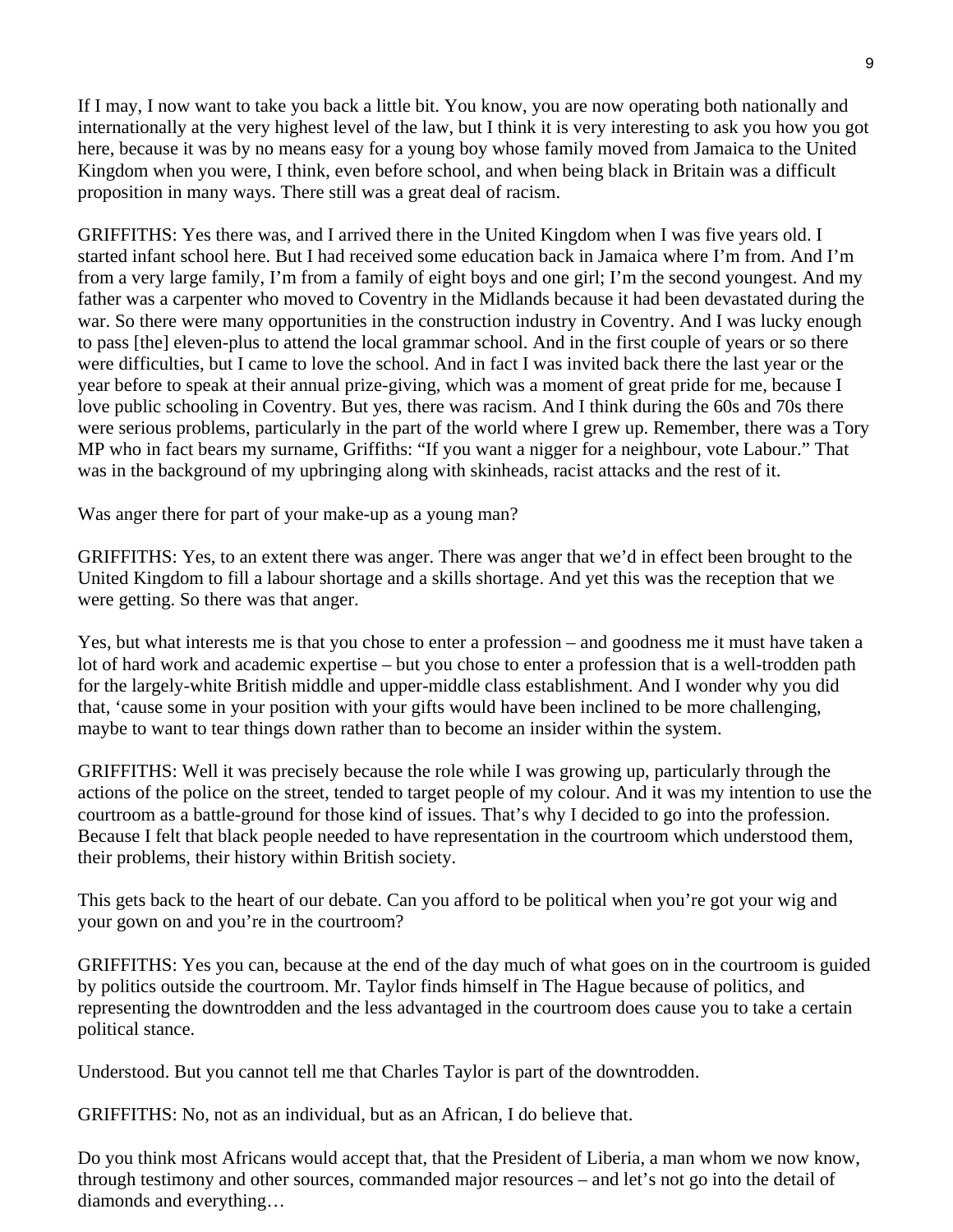GRIFFITHS: (Interrupting) Well let's DO get into it…

We can if you want, because (conflicting voices).

GRIFFITHS: Has it been [confirmed]?

The idea that Taylor can be talked of by somebody like you as downtrodden and oppressed seems to be a stretch.

GRIFFITHS: Well it doesn't to me, because I'm talking about global politics now. And I'm talking about where a small country like Liberia fits within the overall scheme of things. And in that sense, they are downtrodden.

You see, correct me if I'm wrong, but I read somewhere that you said after dealing for so long in the British legal system with cases which involved young black men who had fallen foul of the law, who were involved in street violence and other sorts of crime and that you were trying to defend them. You found it actually a relief to go into the international arena and to deal with a different set of problems. Is that something you actually felt?

GRIFFITHS: I did actually feel that, because for the ten to fifteen years prior to taking on the Taylor case I had lived on a diet of murders at the Central Criminal Court at the Old Bailey involving young black men killing each other. And it had got to the stage where I was questioning whether those kind of issues can properly be dealt with in the courtroom or whether other steps outside the courtroom should be taken in order to solve [them]. And so yes, I fancied the idea of a change. But now that I've actually come into…

(Interrupting) Let me [tell] you something. Do you also fancy the idea of a higher profile? You know, lawyers have egos like everybody else.

GRIFFITHS: Well of course. Of course; I'll be frank about that. Of course. And frankly, for the last three years until Naomi Campbell came along, I mean, that aspect did materialize. You know, this is a recent phenomenon now. When I took on the case, the idea that this was going to create a global profile just wasn't there. But having taken on the case I've come to realize that we could well be replicating at an international level what happens at national levels in most first world countries where you have a black population: that black people tend to be disproportionately affected by the criminal justice system. And that concerns me.

Courtenay Griffiths, thank you very much indeed for being on Hard Talk.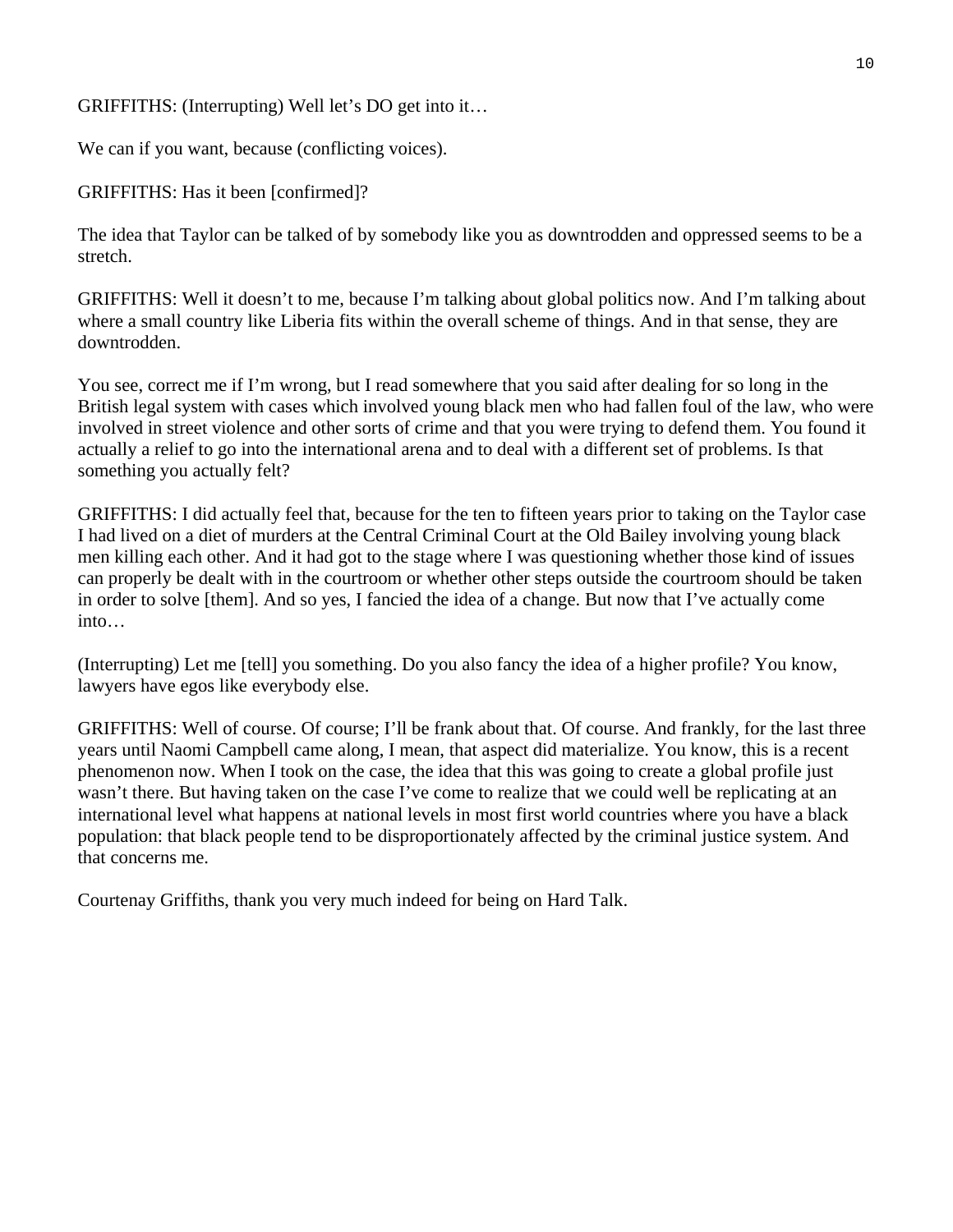## [Center for Strategic and International Studies \(CSIS\)](http://www.csis.org/)

Monday, 10 January 2011

### **Côte d'Ivoire Standoff Continues**

#### By Jennifer G. Cooke

Reports of violence are mounting in Côte d'Ivoire as incumbent president Laurent Gbagbo continues in his refusal to relinquish power to Alassane Ouattara, broadly recognized by the international community as the legitimate winner of the country's November 28 presidential runoff election. The United Nations estimates the death toll at 210 and has reported some 500 incidents of arbitrary arrests and disappearances. An estimated 18,000 Ivoirians in the country's "Wild West" have crossed the border into neighboring Liberia, and ethnic clashes in the west, which have previously drawn in fighters from Liberia, have escalated in recent weeks. Ouattara, still hunkered down in Abidjan's Golf Hotel, has called for military intervention by the West African regional grouping ECOWAS (Economic Community of West African States) to remove Gbagbo from power and retake government offices and media outlets. In response, Charles Blé Goudé, leader of the pro-Gbagbo militia, the Jeunes Patriotes, has called on supporters to prepare themselves for combat and "liberate" the country.

Gbagbo has remained obdurate in the face of mounting sanction and isolation, rejecting calls for his resignation and rebuffing offers from the United States and West African neighbors for amnesty or a facesaving exit. The erstwhile president has called these efforts an "attempted coup d'état under the banner of the international community" and insisted that outsiders respect the country's constitution, institutions, and national sovereignty. The international community, including the African Union (AU), which in the past has been swayed by appeals to national sovereignty, is having none of it this time.

Q1: There are many flawed elections in Africa. Why has this one mobilized such a unified international response?

A1: In the first instance, there is a strong legal case for international involvement. In signing the AUbrokered Pretoria Accord in 2005 and the ECOWAS-brokered Ouagadougou Accord of 2007, Gbagbo himself explicitly invited the United Nations and ECOWAS to engage in all phases of the electoral process to ensure free, fair, and transparent elections and to act as guarantors of the agreements. An amendment to the Ivoirian electoral code in 2008, by Gbagbo's decree, gives the UN special representative in Côte d'Ivoire, as well as the ECOWAS facilitator (President Blaise Campaoré of Burkino Faso), a role in certifying the results. Security Council Resolution 1765, issued in 2007, gives the UN special representative in Côte d'Ivoire the mandate of certifying the election processes and results. On the domestic front, the Ivorian Constitutional Court has the power either to annul or endorse election results in their entirety, but it is not empowered to simply cancel results in select precincts and thereby change the final tally.

Second, there is strong aversion from both African and Western leaders to reinforcing the precedent of government by negotiation. The idea that an incumbent who loses an election need only hang on and threaten violence in order to obtain a power-sharing deal is a dangerous blow to democracy in a continent that will see some 15 national elections in the coming year. The African Union, which now fairly unanimously condemns military coups, will need to find more effective ways of grappling with electoral manipulations and standoffs, and Côte d'Ivoire will be an important test of the organization's principles and leverage, as well as those of the broader international community.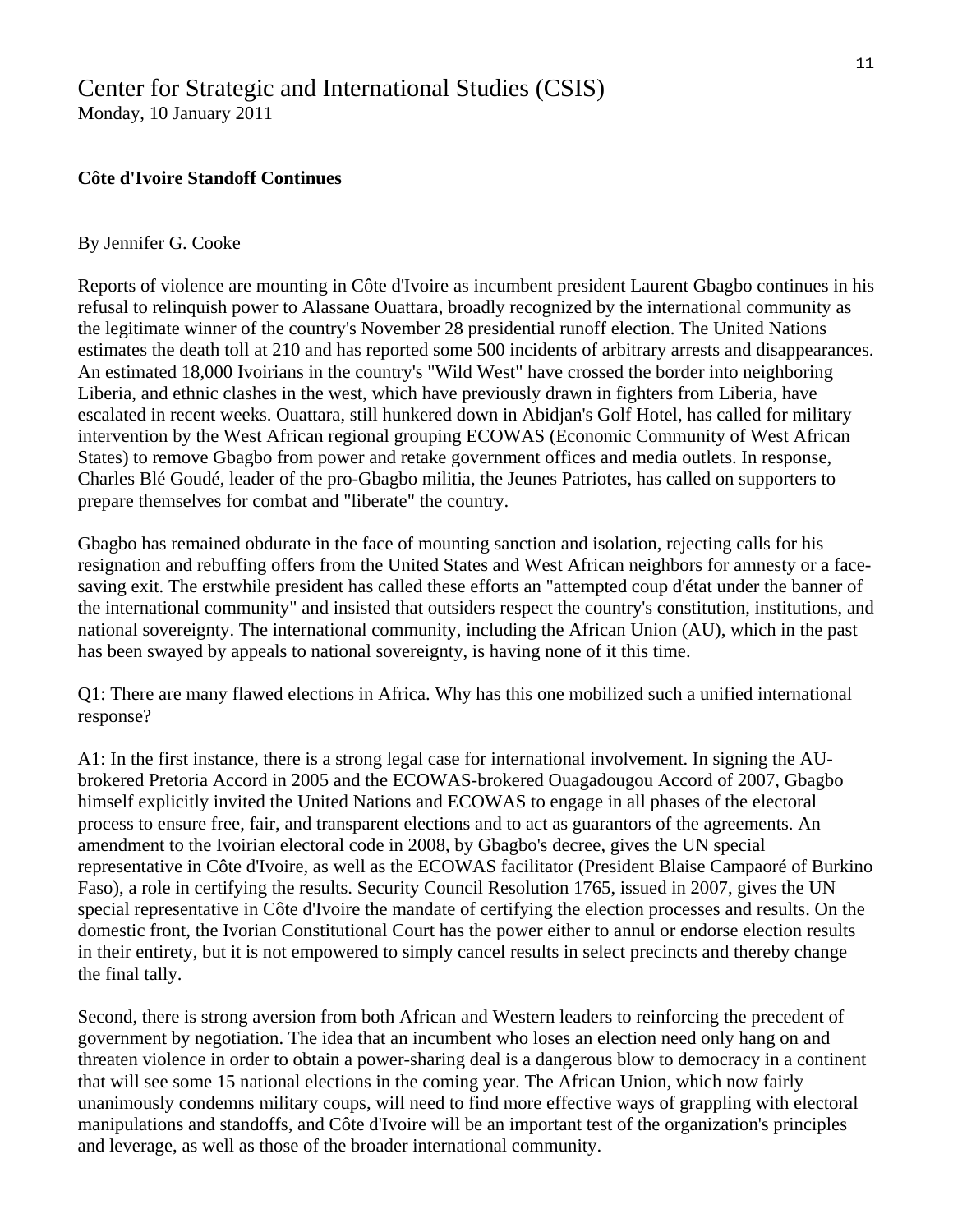Third, Côte d'Ivoire is a major test of the world's capacity to prevent conflict, not simply to intervene once violence escalates. The Ivoirian standoff threatens a renewed conflict in Côte d'Ivoire that could be very violent indeed and could undermine progress in the broader West African region, particularly postconflict Liberia and Sierra Leone, where the international community has invested considerable diplomatic, development, and security resources to pacify and rebuild.

#### Q2: How effective has the international response been?

A2: In many ways the international response has been exemplary, buttressed by the legal basis for intervention and by the quick response of African regional leadership. ECOWAS and the African Union took an early lead in crying foul, with both organizations recognizing Ouattara as president and suspending Côte d'Ivoire's membership. Their voice was almost certainly critical in bringing China and Russia on board in the UN Security Council in recognizing Ouattara as the winner, although the U.S. ambassador to the United Nations, Susan Rice, reportedly played an important role in doggedly persuading the initially reluctant Russians to agree. High-level outreach by former South African president Thabo Mbeki, African Union chair Jean Ping, a delegation of three ECOWAS presidents, and former Nigerian president Olusegun Obasanjo has proved fruitless, and Gbagbo refused to take personal phone calls from both President Nicolas Sarkozy of France and President Obama. A gradual layering on of sanctions—suspension of World Bank assistance and funding from the West African Central Bank, travel bans against Gbagbo and his coterie by the United States and European Union, and most recently freezing of Gbagbo's U.S. assets—have been accompanied by offers of amnesty and a face-saving exit, although international appetite for the latter is quickly waning as the death toll mounts.

Gbagbo's most ardent African supporter is Gambia's kooky president Yahya Jammeh, and there is an effort under way to win support from Zimbabwe's Robert Mugabe. Angola, whose president Edoardo dos Santos is close to Gbagbo, has said that it will not interfere in the country's sovereign affairs. There may be room for diplomatic persuasion there by African and U.S. leadership, and bringing Angola in line with the AU and UN stance would be an important signal to Gbagbo of exactly how isolated he has become. Gbagbo's continuing isolation and dwindling financial flow may lead to a revolt by his inner circle or military supporters. This may take time, however, since he reportedly has cocoa and oil revenues on which he can draw. Ultimately, the unfortunate truth is that if Gbagbo is willing to risk a civil war, which will likely be far bloodier than the previous crisis, even the best intentions and most exemplary response from the international community may not be enough to stop it.

#### Q3: What about a military intervention?

A3: Gbagbo's intransigence has led to increasing talk of a possible military intervention by ECOWAS or the African Union to forcibly remove him. Such a move seems unlikely at present. African Union troops have little experience in that kind of commando operation. (In March 2008, AU troops removed the incumbent president of the semiautonomous Cormoran island of Anjouan, population 280,000, following a disputed election—a precedent of sorts, but not a very strong one.) Nigeria, which would shoulder much of the heavy lifting in an ECOWAS operation, is preoccupied with its own upcoming elections, and Ghana, also a significant troop contributor, has balked at the idea of military intervention. There is good reason to be skeptical. Even if extracting Gbagbo from the presidential palace is successful, it is difficult to predict the potential reaction not only of the Ivorian military but of the multiple militias throughout the country who remain armed and primed. Gbagbo's supporters have said that any military intervention would be a "declaration of war." Leader of the Jeunes Patriotes Blé Goudé, sanctioned by the United Nations for mobilizing attacks on UN peacekeepers in 2006, could very quickly mobilize his supporters to create mayhem in Abidjan. ECOWAS will need to consider whether a forcible removal of Gbagbo may inflame rather than calm the situation.

Peaceful resolution of the standoff will require Gbagbo to quit the scene. He can leave voluntarily, although his opportunities for a soft landing are rapidly evaporating. He can hold on and try to maintain